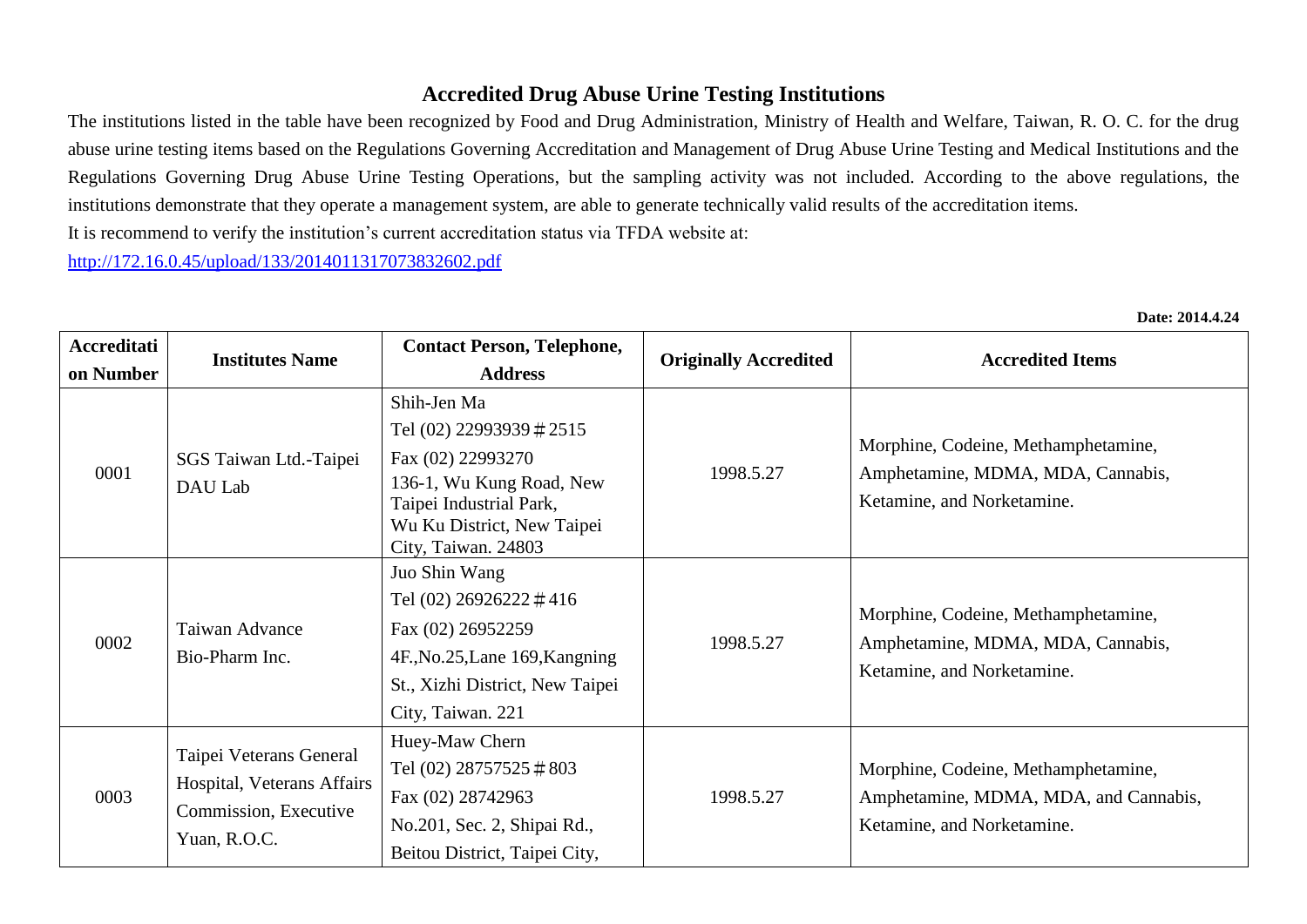| <b>Accreditati</b><br>on Number | <b>Institutes Name</b>                                                          | <b>Contact Person, Telephone,</b><br><b>Address</b>                                                                                                                    | <b>Originally Accredited</b> | <b>Accredited Items</b>                                                                                   |
|---------------------------------|---------------------------------------------------------------------------------|------------------------------------------------------------------------------------------------------------------------------------------------------------------------|------------------------------|-----------------------------------------------------------------------------------------------------------|
|                                 |                                                                                 | Taiwan 11217, R.O.C.                                                                                                                                                   |                              |                                                                                                           |
| 0004                            | Center for Drugs of Abuse<br>Analysis, Tzu Chi<br>University                    | Anren Hu<br>Tel (03) 8561635<br>Fax (03) 8578167<br>No.701, Zhongyang Rd., Sec<br>3., Hualien, 97004 Taiwan                                                            | 1998.5.27                    | Morphine, Codeine, Methamphetamine,<br>Amphetamine, MDMA, MDA, Cannabis,<br>Ketamine, and Norketamine.    |
| 0005                            | <b>Toxicology Research</b><br>Center, Chang Jung<br><b>Christian University</b> | Shiann-Cherng Sheu<br>Tel (06) 2785123 $\#1666$<br>Fax (06) 2785817<br>No.396, Sec. 1, Changrong Rd.<br>Gueiren Dist., Tainan City<br>71101 Taiwan (R.O.C.)            | 1998.5.27                    | Morphine, Codeine, Methamphetamine,<br>Amphetamine, MDMA, MDA, and Cannabis,<br>Ketamine, and Norketamine |
| 0006                            | AXin Scientific Co., Ltd.                                                       | Weng, Chao-Jung<br>Tel (04) 26338389<br>Fax (04) 26331661<br>1F, No.60, Yuandong St.,<br>Lungjing Dist, Taichung City<br>434, Taiwan R.O.C.<br>http://www.axin.com.tw/ | 1998.5.27                    | Morphine, Codeine, Methamphetamine,<br>Amphetamine, MDMA, MDA, Cannabis,<br>Ketamine, and Norketamine.    |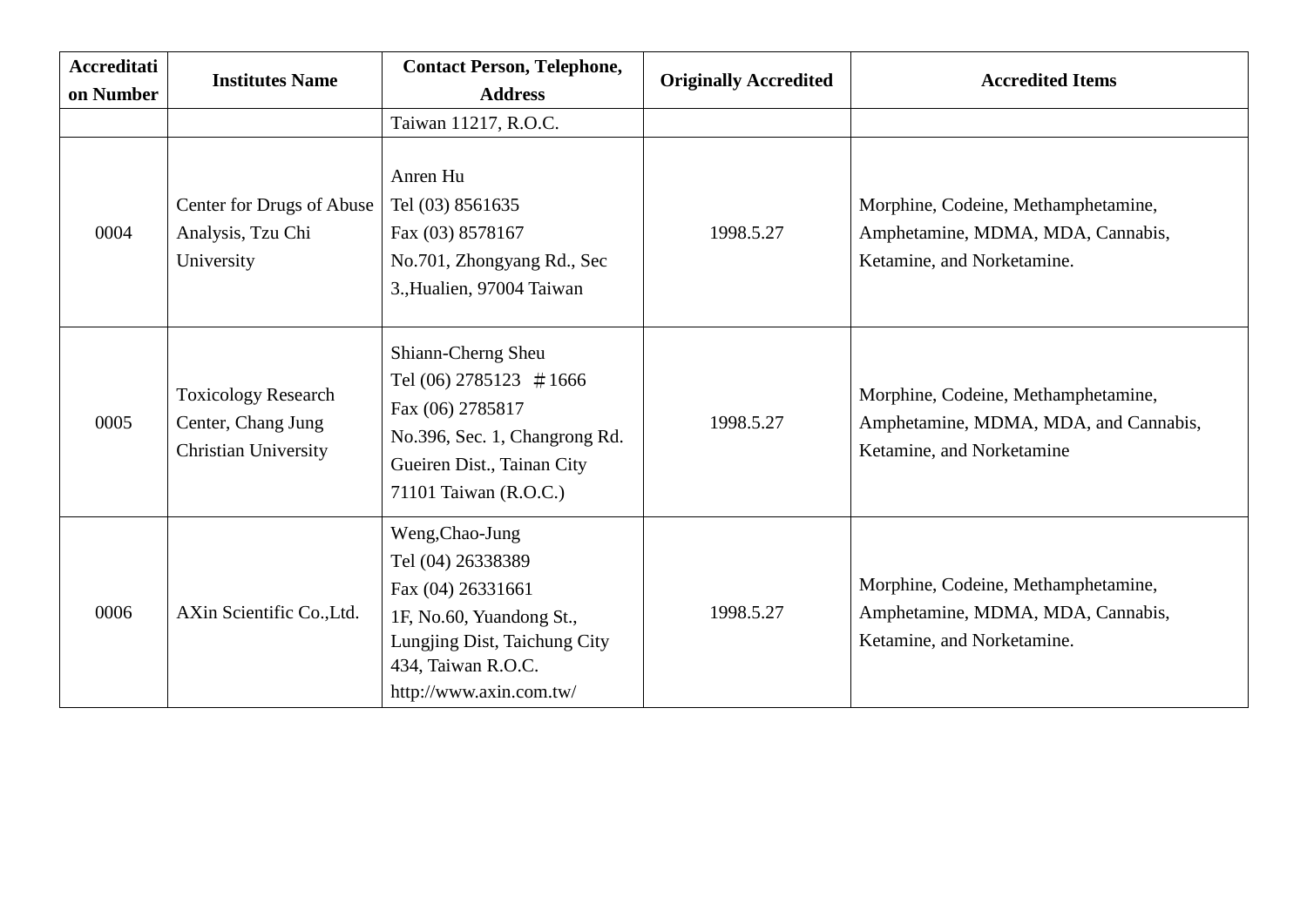| <b>Accreditati</b><br>on Number | <b>Institutes Name</b>                                                                                          | <b>Contact Person, Telephone,</b><br><b>Address</b>                                                                                                 | <b>Originally Accredited</b> | <b>Accredited Items</b>                                                                                |
|---------------------------------|-----------------------------------------------------------------------------------------------------------------|-----------------------------------------------------------------------------------------------------------------------------------------------------|------------------------------|--------------------------------------------------------------------------------------------------------|
| 0008                            | <b>SGS</b> Taiwan<br>Ltd.-Kaohsiung DAU Lab                                                                     | Jui-Kun Lu<br>Tel (07) 3012121 $\#3300$<br>Fax (07) 3012823<br>61, Kai-Fa Road, Nanzih Export<br>Processing Zone, Kaohsiung,<br><b>Taiwan 81170</b> | 1998.6.30                    | Morphine, Codeine, Methamphetamine,<br>Amphetamine, MDMA, MDA, Cannabis,<br>Ketamine, and Norketamine. |
| 0009                            | Chung Shan Medical<br>University Hospital                                                                       | Keui-Yu Lin<br>Tel (04) 24739595 #32255<br>Fax (04)35073702<br>No.110, Sec. 1, Chien-kuo N<br>Road, Taichung, Taiwan, R.O.C                         | 1998.6.30                    | Morphine, Codeine, Methamphetamine,<br>Amphetamine, MDMA, MDA, Cannabis.<br>Ketamine, and Norketamine. |
| 0010                            | <b>Civil Aviation Medical</b><br>Center                                                                         | Sheng-Chiang Lo<br>Tel (02) 25456700 #267<br>Fax (02) 27153169<br>No. 340-9, Tun-Hua N. Rd,<br>Taipei City                                          | 1999.12.2                    | Morphine, Codeine, Methamphetamine,<br>Amphetamine, MDMA, MDA, and Cannabis.                           |
| 0011                            | Toxicology lab, Division<br>of Clinical Pathology,<br><b>Tri-Service General</b><br>Hospital (for the military) | Yang-Hung Liang<br>Tel (02) 87927228 #17278<br>Fax (02) 87927226<br>No. 325, Sec. 3, Cheng-Kung<br>Rd., Nei-Hu District, Taipei<br>City             | 1999.12.2                    | Morphine, Codeine, Methamphetamine,<br>Amphetamine, MDMA, MDA, Ketamine, and<br>Norketamine.           |